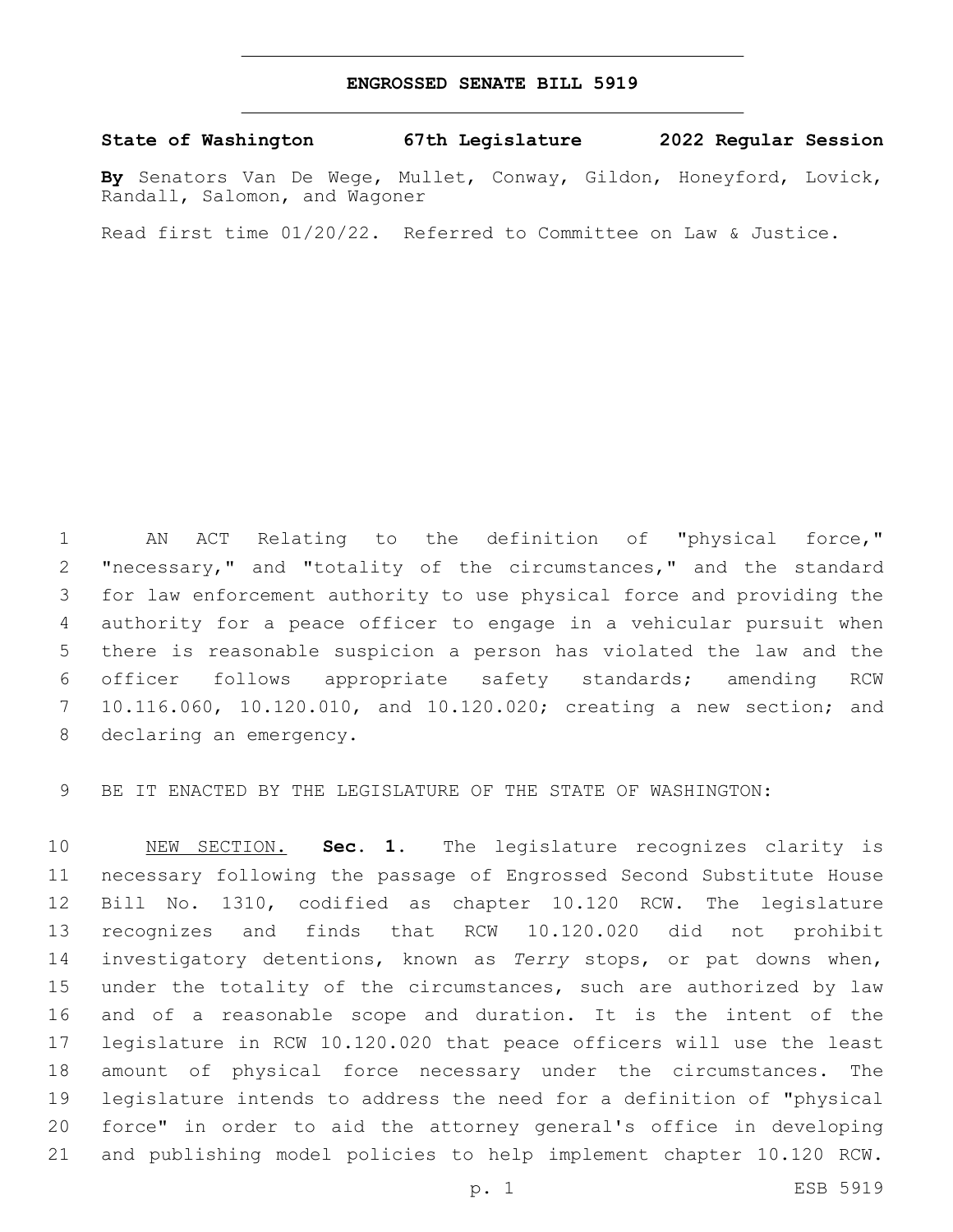This definition is needed to assure that there is a uniform and consistent meaning applied throughout the state and that the criminal justice training commission is providing training to that definition. It is the fundamental duty of law enforcement to preserve and protect 5 all human life.

6 **Sec. 2.** RCW 10.116.060 and 2021 c 320 s 7 are each amended to 7 read as follows:

8 (1) A peace officer may not ((engage in)) conduct a vehicular 9 pursuit, unless:

10 (a)( $(\frac{1}{1})$ ) There is (( $\frac{1}{1}$ ) reasonable suspicion to 11 believe that a person in the vehicle has committed or is committing a 12 violent offense or sex offense as defined in RCW 9.94A.030, ((or)) an 13 escape under chapter  $9A.76$  RCW( $\rightarrow$  or

14 (ii) There is reasonable suspicion a person in the vehicle has 15 committed or is committing)), a driving under the influence offense 16 under RCW 46.61.502, a crime against persons offense pursuant to RCW 17 9.94A.411, or another criminal offense where the public safety risks 18 of failing to apprehend or identify the person are considered to be 19 greater than the safety risks of the vehicular pursuit under the 20 circumstances;

21 (b) The pursuit is necessary for the purpose of identifying or 22 apprehending the person;

23 (c) The person poses ((an imminent threat to the)) a public 24 safety ((of others)) risk and the safety risks of failing to 25 apprehend or identify the person are considered to be greater than 26 the safety risks of the vehicular pursuit under the circumstances; 27 and

28 (d)( $(\frac{1}{i})$  Except as provided in (d)(ii) of this subsection, the)) 29 The officer ((has received)) receives authorization to ((engage in)) continue the pursuit from a supervising officer and there is supervisory control of the pursuit. The officer in consultation with the supervising officer must consider alternatives to the vehicular pursuit. The supervisor must consider the justification for the vehicular pursuit and other safety considerations, including but not limited to speed, weather, traffic, road conditions, and the known presence of minors in the vehicle, and the vehicular pursuit must be terminated if any of the requirements of this subsection are not 38 met((<del>;</del>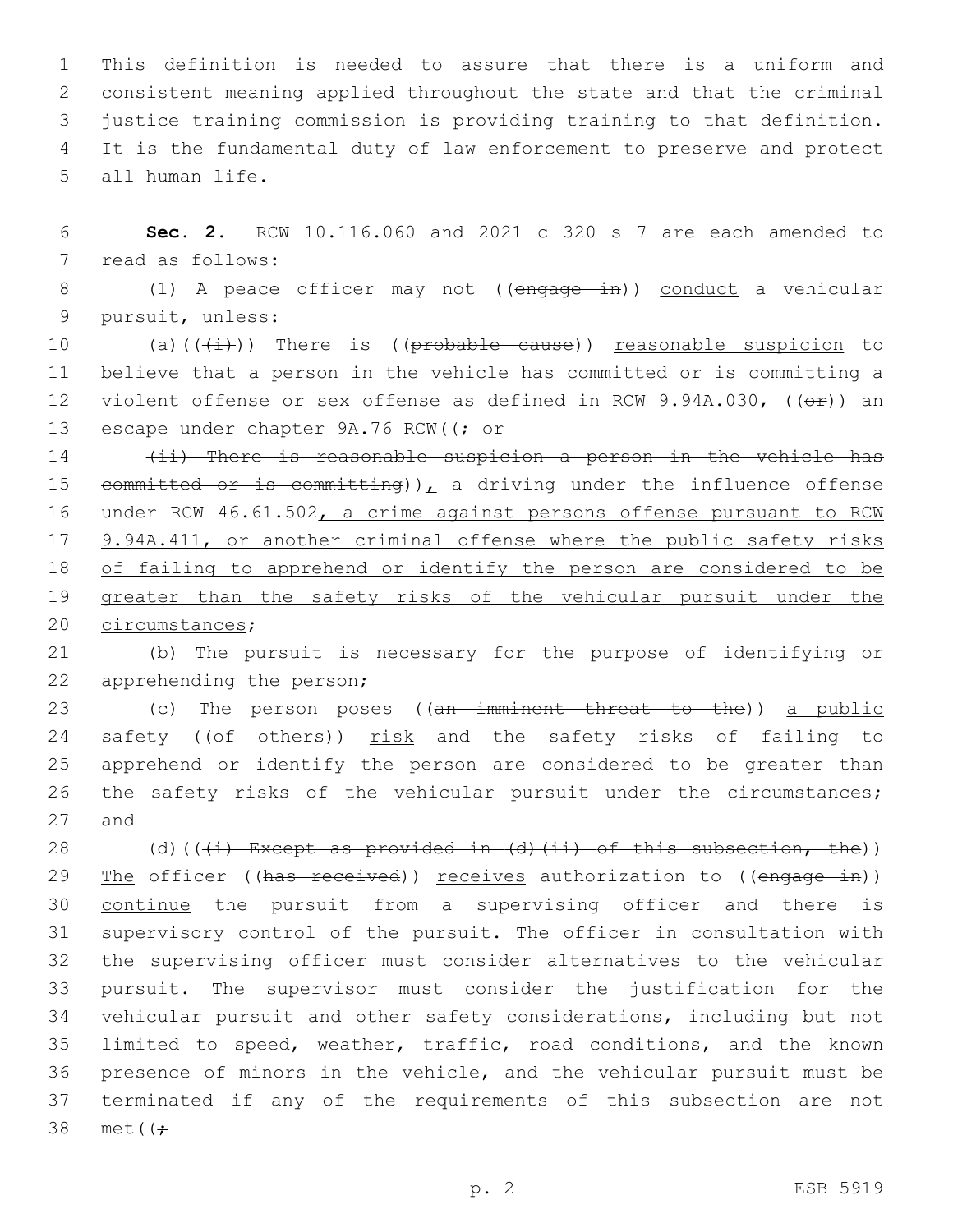(ii) For those jurisdictions with fewer than 10 commissioned  $\text{eff}$   $\text{eff}$   $\text{eff}$   $\text{eff}$   $\text{eff}$   $\text{eff}$   $\text{eff}$   $\text{eff}$   $\text{eff}$   $\text{eff}$   $\text{eff}$   $\text{eff}$   $\text{eff}$   $\text{eff}$   $\text{eff}$   $\text{eff}$   $\text{eff}$   $\text{eff}$   $\text{eff}$   $\text{eff}$   $\text{eff}$   $\text{eff}$   $\text{eff}$   $\text{eff}$   $\text{eff}$   $\text{eff}$   $\text{eff}$   $\text$  officer will request the on-call supervisor be notified of the pursuit according to the agency's procedures. The officer must consider alternatives to the vehicular pursuit, the justification for the vehicular pursuit, and other safety considerations, including but not limited to speed, weather, traffic, road conditions, and the known presence of minors in the vehicle. The officer must terminate the vehicular pursuit if any of the requirements of this subsection 10 are not met.

 (2) A pursuing officer shall comply with any agency procedures for designating the primary pursuit vehicle and determining the appropriate number of vehicles permitted to participate in the vehicular pursuit and comply with any agency procedures for coordinating operations with other jurisdictions, including available 16 tribal police departments when applicable.

 (3) A peace officer may not fire a weapon upon a moving vehicle unless necessary to protect against an imminent threat of serious physical harm resulting from the operator's or a passenger's use of a deadly weapon. For the purposes of this subsection, a vehicle is not considered a deadly weapon unless the operator is using the vehicle as a deadly weapon and no other reasonable means to avoid potential serious harm are immediately available to the officer.

 (4) For purposes of this section, "vehicular pursuit" means an attempt by a uniformed peace officer in a vehicle equipped with emergency lights and a siren to stop a moving vehicle where the operator of the moving vehicle appears to be aware that the officer is signaling the operator to stop the vehicle and the operator of the moving vehicle appears to be willfully resisting or ignoring the officer's attempt to stop the vehicle by increasing vehicle speed, making evasive maneuvers, or operating the vehicle in a reckless manner that endangers the safety of the community or the officer.

 **Sec. 3.** RCW 10.120.010 and 2021 c 324 s 2 are each amended to 34 read as follows:

 The definitions in this section apply throughout this chapter 36 unless the context clearly requires otherwise.

 (1) "Law enforcement agency" includes any "general authority Washington law enforcement agency" and any "limited authority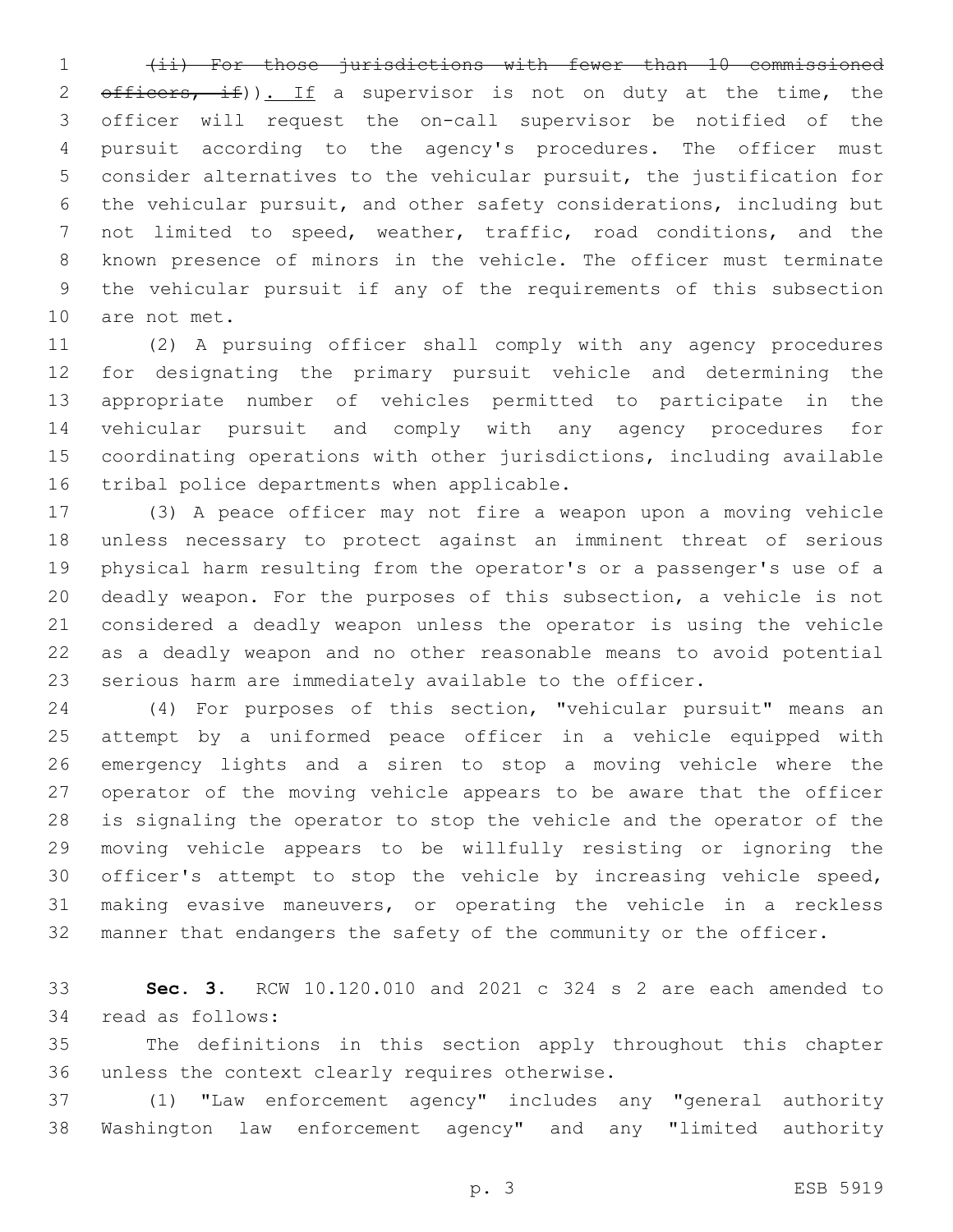Washington law enforcement agency" as those terms are defined in RCW 10.93.020.2

 (2) "Less lethal alternatives" include, but are not limited to, verbal warnings, de-escalation tactics, conducted energy weapons, devices that deploy oleoresin capsicum, batons, and beanbag rounds.

 (3) "Necessary" means that, under the totality of the circumstances, a reasonably effective alternative to the use of force does not appear to exist, and that the amount of force used was a reasonable and proportional response to effect the legal purpose 10 intended or to protect against the threat posed to the officer or others.

 (4) "Peace officer" includes any "general authority Washington 13 peace officer," "limited authority Washington peace officer," and "specially commissioned Washington peace officer" as those terms are defined in RCW 10.93.020; however, "peace officer" does not include any corrections officer or other employee of a jail, correctional, or detention facility, but does include any community corrections 18 officer.

 (5) "Physical force" means any act likely to cause physical pain 20 or injury or any other act exerted upon a person's body to compel, 21 control, constrain, or restrain the person's movement. "Physical force" does not include pat downs, incidental touching, verbal commands, or compliant handcuffing where there is no physical pain or injury.

 (6) "Totality of the circumstances" means all facts known to the 26 peace officer leading up to, and at the time of, the use of force, 27 and includes the actions of the person against whom the peace officer 28 uses such force and the actions of the peace officer.

 **Sec. 4.** RCW 10.120.020 and 2021 c 324 s 3 are each amended to read as follows:30 (1)(a) Except as otherwise provided under this section, a peace officer may use physical force against a person when necessary to: (i) Protect against criminal conduct where there is probable 34 cause to make an arrest; ((effect)) 35 (ii) Effect an arrest; ((prevent)) 36 (iii) Prevent an escape as defined under chapter 9A.76 RCW; (iv) Effect an investigative detention with less than probable cause if the peace officer has reasonable and articulable facts that

point towards criminal activity, including when, under the totality

p. 4 ESB 5919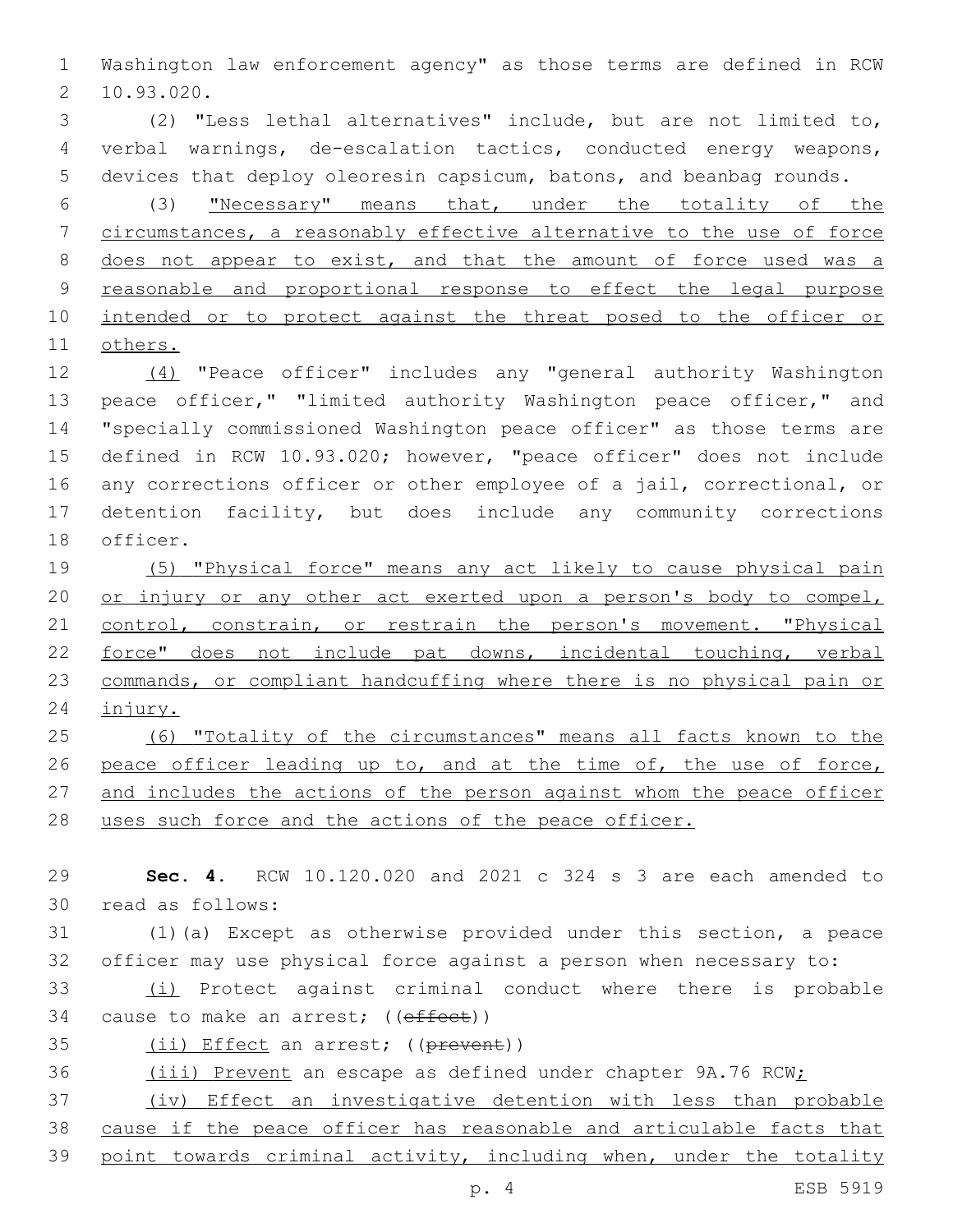1 of the circumstances, the situation escalates so that there are now 2 facts sufficient to effectuate an arrest, whether or not an arrest is 3 carried out; or ((protect))

4 (v) Protect against an imminent threat of bodily injury to the 5 peace officer, another person, or the person against whom force is being used.6

 (b) A peace officer may use deadly force against another person only when necessary to protect against an imminent threat of serious physical injury or death to the officer or another person. For 10 purposes of this subsection  $(1)$  (b) ( $($ 

11 (i) "Imminent)), "imminent threat of serious physical injury or 12 death" means that, based on the totality of the circumstances, it is 13 objectively reasonable to believe that a person has the present and 14 apparent ability, opportunity, and intent to immediately cause death 15 or serious bodily injury to the peace officer or another person.

16 (((ii) "Necessary" means that, under the totality of the 17 circumstances, a reasonably effective alternative to the use of 18 deadly force does not exist, and that the amount of force used was a 19 reasonable and proportional response to the threat posed to the 20 officer and others.

21 (iii) "Totality of the circumstances" means all facts known to 22 the peace officer leading up to and at the time of the use of force, 23 and includes the actions of the person against whom the peace officer 24 uses such force, and the actions of the peace officer.))

25 (2) A peace officer shall use reasonable care when determining 26 whether to use physical force and when using any physical force 27 against another person. To that end, a peace officer shall:

 (a) When possible, exhaust available and appropriate de-29 escalation tactics prior to using any physical force, such as: Creating physical distance by employing tactical repositioning and repositioning as often as necessary to maintain the benefit of time, distance, and cover; when there are multiple officers, designating 33 one officer to communicate in order to avoid competing commands; calling for additional resources such as a crisis intervention team or mental health professional when possible; calling for back-up officers when encountering resistance; taking as much time as necessary, without using physical force or weapons; and leaving the area if there is no threat of imminent harm and no crime has been committed, is being committed, or is about to be committed;